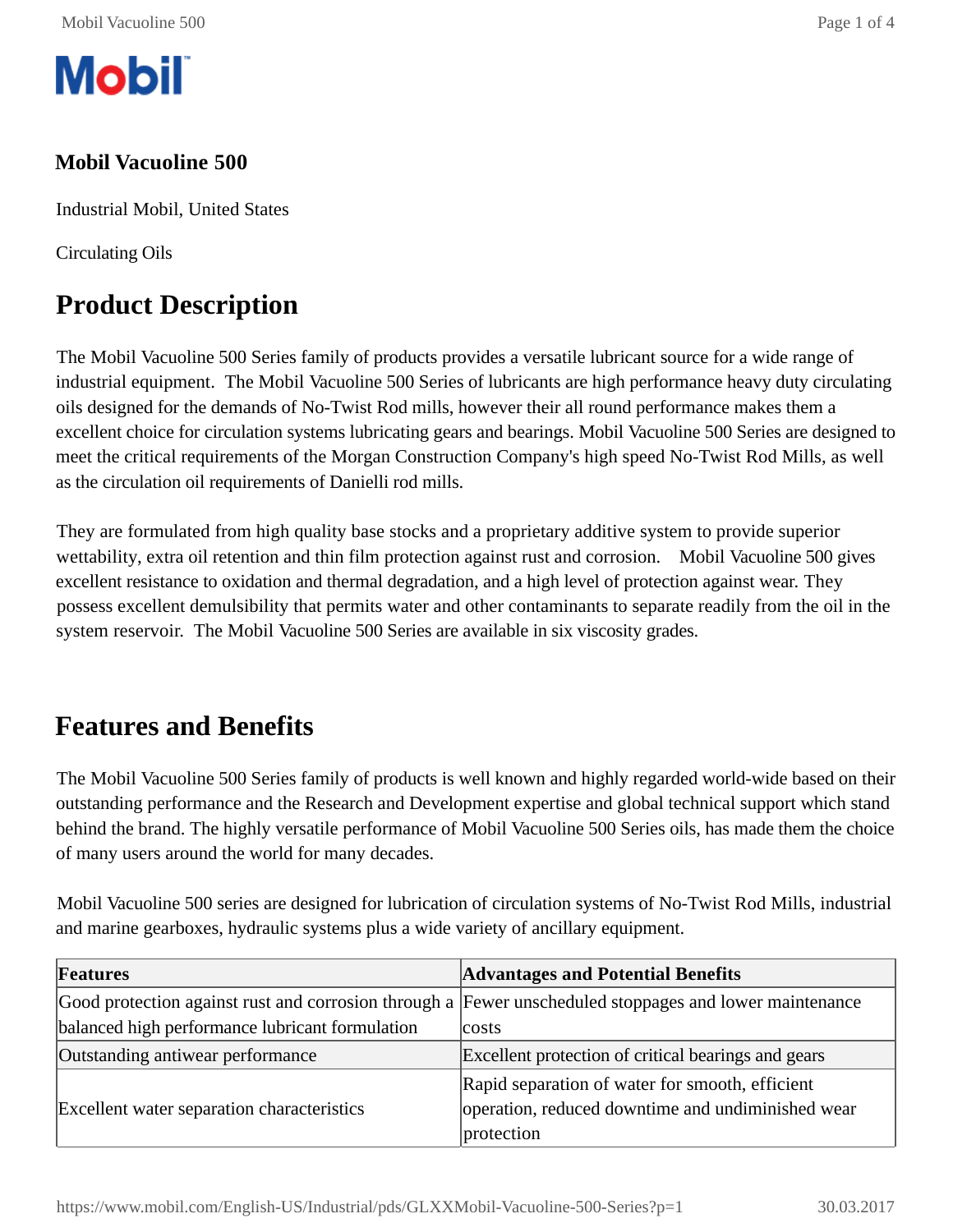| Features                                             | <b>Advantages and Potential Benefits</b>       |  |  |  |
|------------------------------------------------------|------------------------------------------------|--|--|--|
| High resistance to oxidation and thermal degradation | Long oil charge life and avoidance of costs of |  |  |  |
|                                                      | unanticipated production interruptions         |  |  |  |
| Multiple application capability                      | <b>Inventory Savings</b>                       |  |  |  |

# **Applications**

These oils are intended primarily for the lubrication of plain bearings, roller bearings, parallel shaft and bevel gearing. They are suitable as multipurpose lubricants in systems not subject to shock loading and which do not require extreme pressure performance. The Mobil Vacuoline 500 series possess good demulsibility that is retained under conditions of severe water contamination. Mobil Vacuoline 500 series are used in applications using splash, bath and ring oil arrangements and all other application methods involving pumps, valves and auxiliary equipment. They are recommended for use in hydraulic systems where higher viscosity oils are specified. They are particularly resistant to the effects of prolonged high temperature exposure and perform well in circulating systems with short oil residence times.

Typical applications include

- No Twist Rod Mills
- Moderate duty spur, bevel, helical and herringbone gear units
- Circulating systems
- Mobil Vacuoline 525, 528, 533 can also be used in hydraulic systems employing gear, vane, radial and axial piston pumps where high viscosity anti-wear hydraulic fluids are required.
- Certain compressors and vacuum pumps handling air and inert gases provided the discharge temperatures do not exceed 150oC , not suitable for breathing air compressors

## **Specifications and Approvals**

| Mobil Vacuoline 500 Series meets or exceeds the requirements of:           |  |  | 525 528 533 537 546 548 |  |
|----------------------------------------------------------------------------|--|--|-------------------------|--|
| Morgan Construction Company's "No-Twist® Rod Mill Lubricants Specification |  |  |                         |  |
| Danieli Type 21-0.002117.R BGV No Twist Stand Block-TMB/TFS Rev 14         |  |  |                         |  |

## **Typical Properties**

| <b>Mobil Vacuoline 500 Series</b>         |    |  |  | 525   528   533   537   546   548 |
|-------------------------------------------|----|--|--|-----------------------------------|
| <b>ISO</b> Viscosity Grade                |    |  |  | 150  220  320  460  680           |
| Viscosity, ASTM D 445                     |    |  |  |                                   |
| $\text{mm2/s} \otimes 40^{\circ}\text{C}$ | 89 |  |  | 146  215  309  453  677           |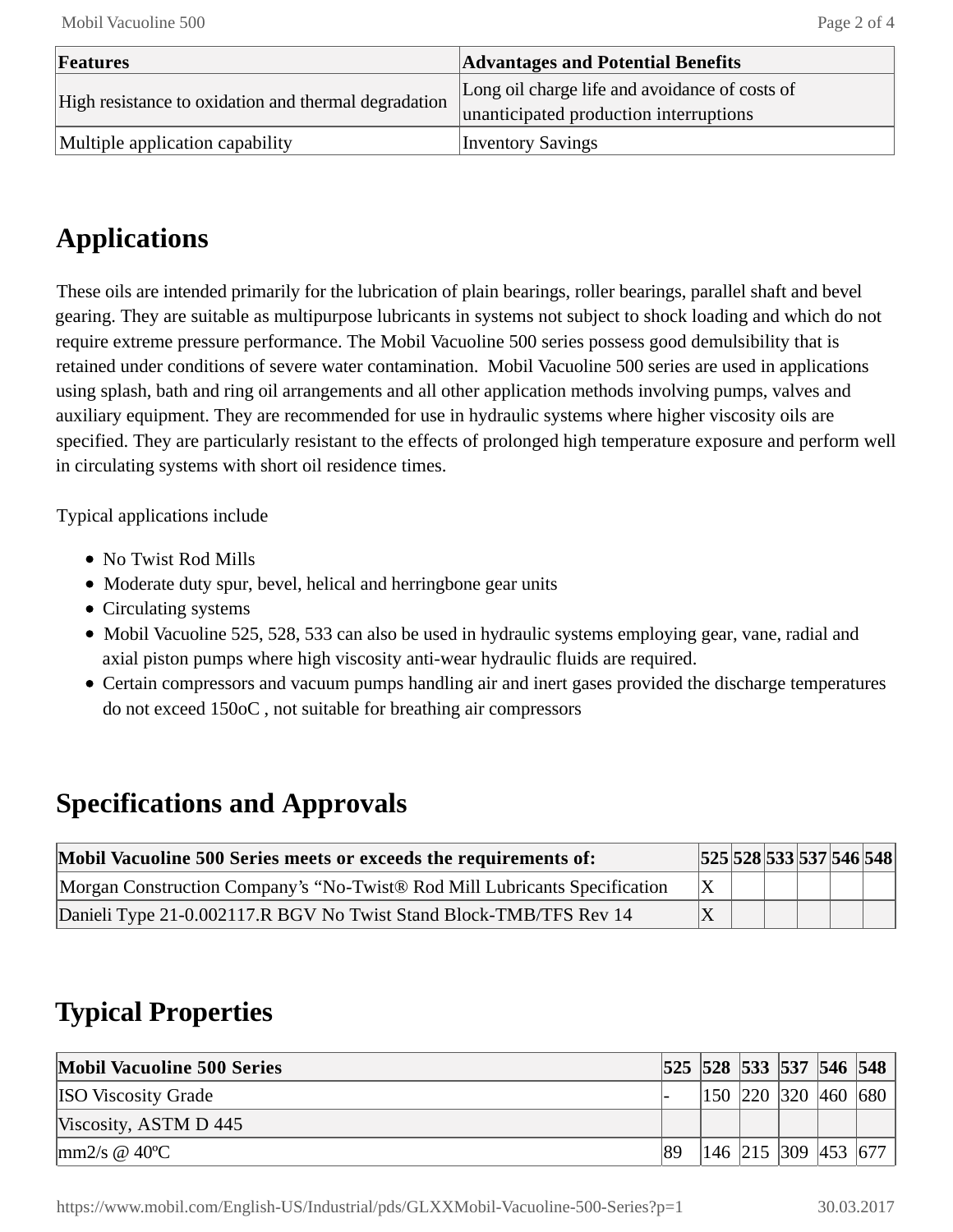| <b>Mobil Vacuoline 500 Series</b>                                            | 525        |       | 528 533 537         |            | 546   | 548                           |
|------------------------------------------------------------------------------|------------|-------|---------------------|------------|-------|-------------------------------|
| mm $2/s \otimes 100^{\circ}C$                                                |            |       |                     |            |       | 10.7 14.4 18.8 24.4 29.4 36.9 |
| Viscosity Index, ASTM D 2270                                                 | 99         | 96    | 96                  | 96         | 95    | 89                            |
| Pour Point, °C, ASTM D 97                                                    | $-24$      | $-21$ | $-15$               | $-12$      | $-12$ | $-9$                          |
| Flash Point, °C, ASTM D 92                                                   |            |       | 264 272 284 288 286 |            |       | 286                           |
| Specific Gravity @15.6 °C kg/l, ASTM D 1298                                  |            |       |                     |            |       | 0.88 0.89 0.89 0.89 0.90 0.92 |
| Demulsibility at 54 °C, ASTM D 1401, Minutes to 37ml water                   | 15         |       |                     |            |       |                               |
| Demulsibility at 82 °C, ASTM D1401 Minutes to 3ml                            |            | 10    | 15                  | 20         | 25    | $\overline{5}$                |
| Demulsibility for non-EP oils, ASTM D2711, ml water                          | 39         | 38    | 36                  | 39         | 35    | 36                            |
| Rust Protection, ASTM D665                                                   |            |       |                     |            |       |                               |
| Distilled Water                                                              |            |       |                     |            |       | Pass Pass Pass Pass Pass Pass |
| Sea Water                                                                    |            |       |                     |            |       | Pass Pass Pass Pass Pass Pass |
| Foaming Characteristics, ASTM D 892Seq I, II, III; Tendency/Stability, ml/ml |            |       |                     |            |       |                               |
| $\operatorname{Seq} I$                                                       | $10/0$ 5/0 |       | 5/0                 | $10/0$ 5/0 |       | 0/0                           |
| $\operatorname{Seq} \Pi$                                                     | 0/0        | 0/0   | 0/0                 | 0/0        | 0/0   | 0/0                           |
| Seq III                                                                      | 0/0        | 0/0   | 0/0                 | 0/0        | 0/0   | 0/0                           |
| Copper Corrosion, ASTM D130 3 hours @ 100°C                                  | 1A         | 1A    | 1A                  | 1A         | 1A    | 1A                            |
| FZG Gear Test, DIN 51354, Failure Stage                                      | 12         | 12    | 12                  | 12         | 12    | 12                            |

#### **Health and Safety**

Based on available information, this product is not expected to produce adverse effects on health when used for the intended application and the recommendations provided in the Material Safety Data Sheet (MSDS) are followed. MSDS's are available upon request through your sales contract office, or via the Internet. This product should not be used for purposes other than its intended use. If disposing of used product, take care to protect the environment.

Toxicity class: free BAG T No.: 611500

The Mobil logotype, the Pegasus design and Vacuoline are trademarks of Esso Mobil Corporation, or one of its subsidiaries.

07-2016

#### **Exxon Mobil Corporation**

22777 Springwoods Village Parkway Spring TX 77389